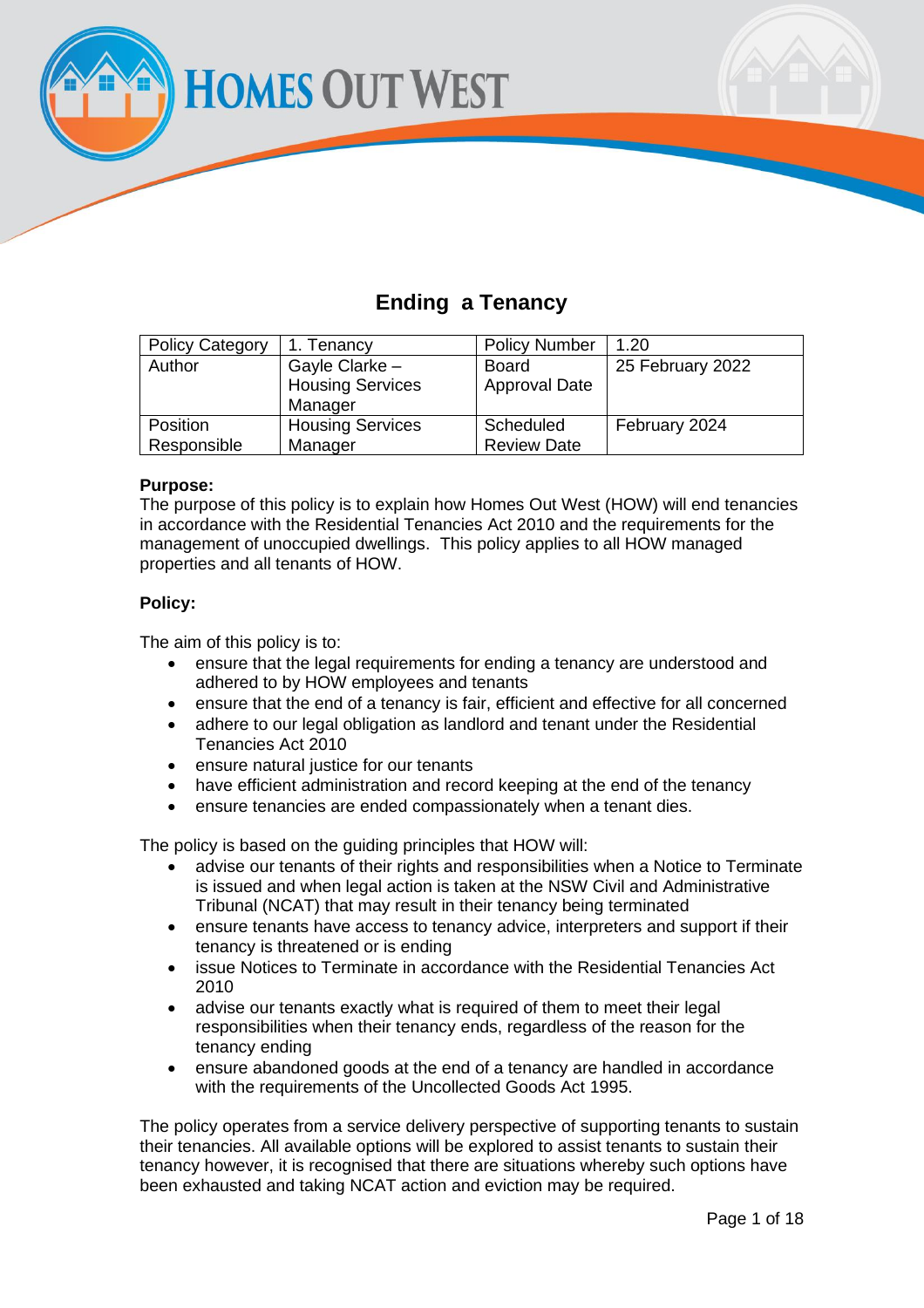HOW recognises there are several reasons tenancies may end. Some of these are voluntary, where the tenant indicates they wish to leave their tenancy and move into the private rental market, home ownership, to relocate or in some circumstances due to domestic and family violence.

On other occasions it may be necessary for HOW to initiate ending a tenancy due to a leasehold property being taken or given back, renovations, disposal, or redevelopment. In these situations, HOW will issue or pass on a Notice to Terminate in accordance with the Residential Tenancies Act 2010 and commence the process of a Management Initiated Transfer, if appropriate, as per HOW's Changing Needs of Tenants Policy.

HOW will always provide a reason for ending a tenancy. Section 84 of the Residential Tenancies Act 2010 will be used to end fixed term tenancies (such as relating to transitional housing properties), however, HOW will not initiate termination proceedings using section 85, termination of periodic agreement – no grounds required to be given.

HOW may initiate a termination of a tenancy where there is a breach of the Residential Tenancies Act 2010*.* Where a tenant has breached a term of their Residential Tenancy Agreement, they will be advised in writing of the breach and given appropriate opportunities, support and assistance to rectify the issue and to sustain their tenancy.

When HOW issues a Notice to Terminate, we will do so in accordance with the Residential Tenancies Act 2010, explaining the reason for the notice and providing the required timeframe for the tenant to vacate the premises.

| Service Standards,<br>Contractual requirements and<br>Legislation | <b>National Community Housing Standards</b>              |
|-------------------------------------------------------------------|----------------------------------------------------------|
|                                                                   | 1.1: Allocation of housing                               |
|                                                                   | 1.2: Establishing and maintaining tenancies              |
|                                                                   | 1.3: Changing needs of tenants<br>$\bullet$              |
|                                                                   | 1.4 Ending Tenancies                                     |
|                                                                   | 2.1: Asset management strategy<br>٠                      |
|                                                                   | 2.2: Responsive maintenance and repairs                  |
|                                                                   | 3.1: Tenant rights<br>٠                                  |
|                                                                   | 3.4: Access to services of the organisation<br>$\bullet$ |
|                                                                   | 3.5: Confidentiality and privacy                         |
|                                                                   | 6.1: Financial management and systems<br>٠               |
|                                                                   | 7.4: Occupational health and safety                      |
|                                                                   | <b>National Regulatory System for Community Housing</b>  |
|                                                                   | (NRSCH) Performance Outcomes                             |
|                                                                   | Performance Outcome1: Tenant and Housing                 |
|                                                                   | Services                                                 |
|                                                                   | Performance Outcome 2: Housing Assets<br>٠               |
|                                                                   | Performance Outcome 5: Probity<br>$\bullet$              |
|                                                                   | Performance Outcome 6: Management                        |
|                                                                   | Performance Outcome 7: Financial viability               |
|                                                                   | <b>Contractual requirements</b>                          |
|                                                                   | <b>NSW Community Housing Access Policy</b>               |
|                                                                   | <b>NSW Community Housing Rent Policy</b>                 |
|                                                                   | Legislation                                              |
|                                                                   | NSW Housing Act 2001                                     |
|                                                                   | <b>Residential Tenancies Act 2010</b>                    |

HOW has a responsibility to adhere to specified timelines or benchmarks. HOW will ensure these timelines and benchmarks are met.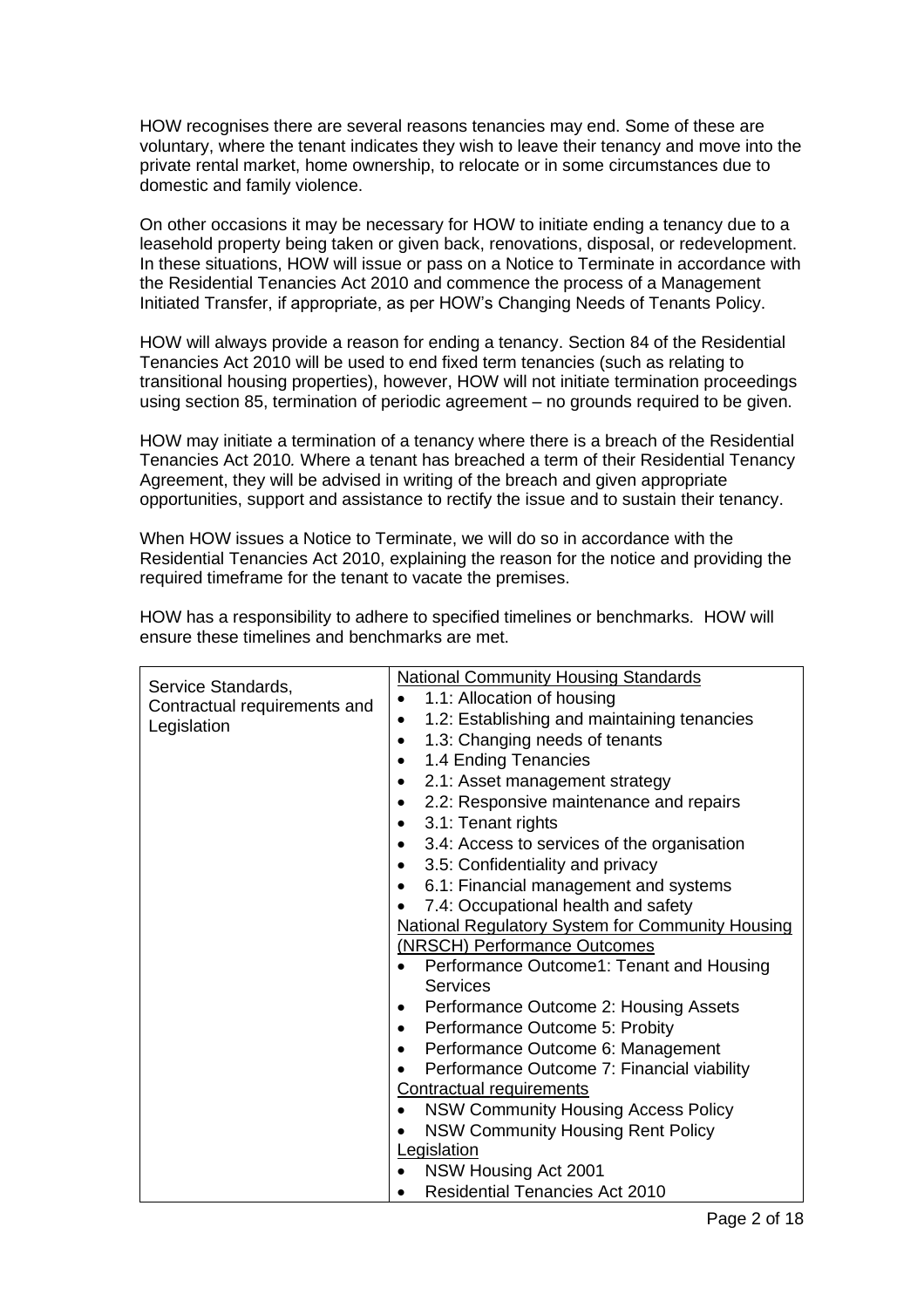|                                                   | <b>Residential Tenancies Regulation 2019</b><br>٠<br>Uncollected Goods Act 1995<br>$\bullet$<br>Uncollected Goods Regulation 2020<br>$\bullet$                                                                                                                                                                                                                                                                                                                                                                        |
|---------------------------------------------------|-----------------------------------------------------------------------------------------------------------------------------------------------------------------------------------------------------------------------------------------------------------------------------------------------------------------------------------------------------------------------------------------------------------------------------------------------------------------------------------------------------------------------|
|                                                   | <b>Community Housing Providers (Adoption of</b><br>$\bullet$<br>National Law) Act 2012                                                                                                                                                                                                                                                                                                                                                                                                                                |
|                                                   | <b>Building Code of Australia</b><br>٠<br>Work Health and Safety<br>$\bullet$                                                                                                                                                                                                                                                                                                                                                                                                                                         |
| <b>Homes Out West Policies</b>                    | Changing Needs of Tenants Policy<br>$\bullet$<br><b>Complaints and Appeals Policy</b><br>$\bullet$<br>Death of a Tenant Policy<br>$\bullet$<br><b>Establishing and Maintaining Tenancies Policy</b><br>$\bullet$<br>Working with Victims of Domestic and Family<br>$\bullet$<br><b>Violence Policy</b>                                                                                                                                                                                                                |
|                                                   | <b>Arrears Management Policy</b><br><b>Access and Allocation Policy</b><br>٠                                                                                                                                                                                                                                                                                                                                                                                                                                          |
| <b>Housing Pathways Policies</b><br>and Processes | Managing the NSW Housing Register Policy<br>$\bullet$<br>Changing a Tenancy Policy<br><b>Ending a Tenancy Policy</b><br>$\bullet$<br><b>Tenancy Policy Supplement</b><br>$\bullet$<br><b>Transfer Policy</b><br>$\bullet$<br>Social Housing Eligibility and Allocations Policy<br>$\bullet$<br>Supplement                                                                                                                                                                                                             |
| <b>Related documents</b>                          | Notice to Vacate Property form<br>$\bullet$<br>Ending Your Tenancy fact sheet and checklist<br>٠<br>Notice to Terminate<br>$\bullet$<br><b>NCAT Application Authority form</b><br><b>NCAT Process Checklist</b><br>$\bullet$<br><b>NCAT Hearing Notes</b><br>$\bullet$<br><b>Exit Evaluation form</b><br>$\bullet$<br>End of Tenancy Plan<br>$\bullet$<br>End of Tenancy letter<br><b>Abandoned Property Checklist</b><br>$\bullet$<br><b>Statement of Satisfactory Tenancy</b><br><b>Complaints and Appeals form</b> |

## **Procedure and Guidelines:**

## **Reasons for Ending a Tenancy**

A tenancy may be ended:

- voluntarily by the tenant providing notice they are vacating the property, or
- through tenant or management initiated transfers, or
- due to the property being abandoned by the tenant, or
- due to the tenancy being terminated by HOW (with or without NCAT action).

There are many reasons why tenancies may end. The most common reasons are further explained below.

## **Tenant Ending a Tenancy**

Tenants are typically required to give written notice to HOW when they decide to leave their tenancy using the Notice to Vacate Property form. The minimum notice required in accordance with the Residential Tenancies Act 2010 is: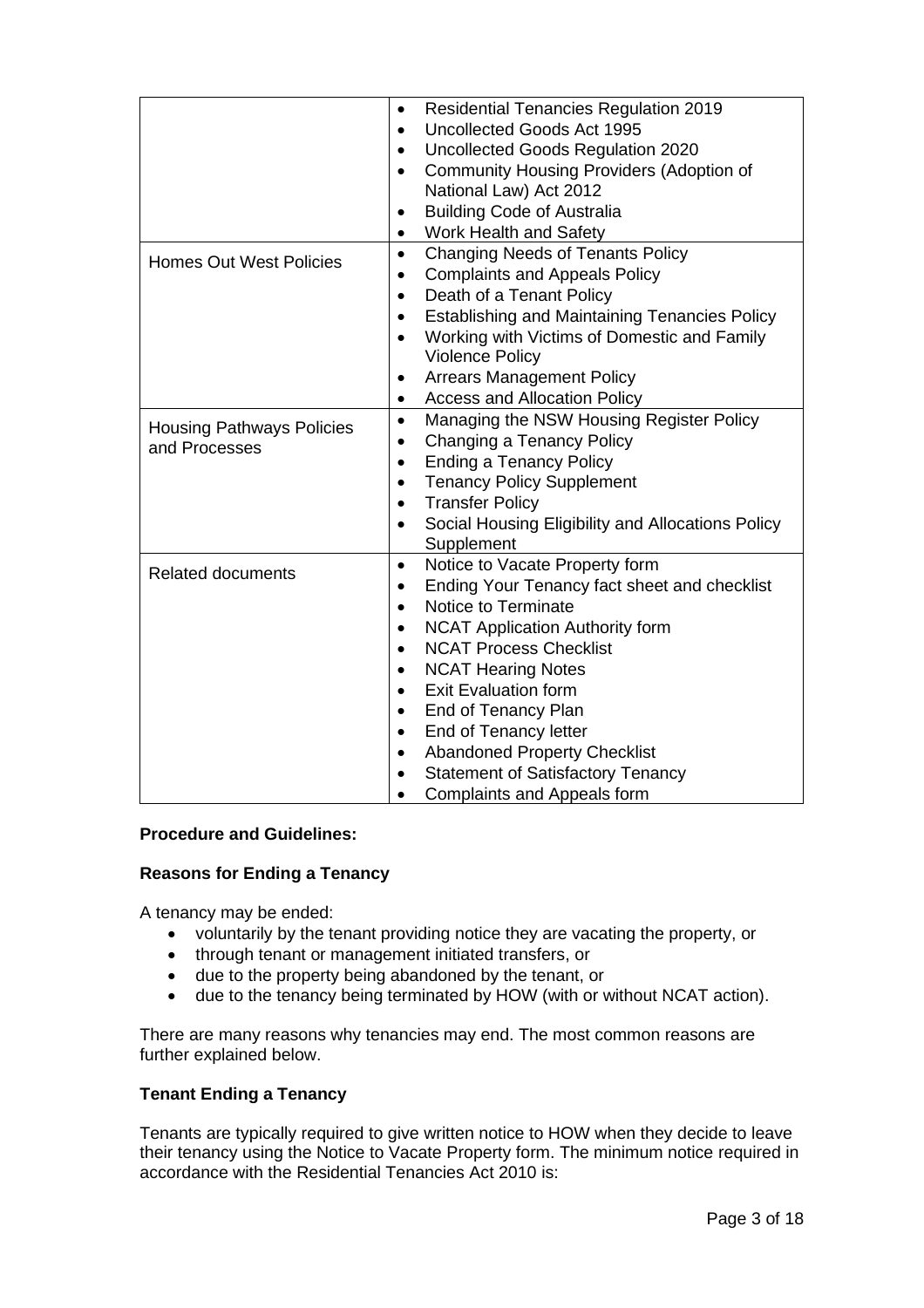- 14 days notice before the end of the fixed term to end the agreement on or after the end of a fixed term
- 21 days notice to end a continuing (periodic) tenancy
- 14 days notice if the landlord has breached the Residential Tenancy Agreement
- 14 days notice to end a fixed term agreement without compensation if:
	- o the tenant has accepted an offer for social housing accommodation, or
	- o has accepted a place in an aged care facility, or
	- $\circ$  has been notified by the landlord of their intention to sell the property and was not notified of this before entering into the Residential Tenancy Agreement, or
	- o a co-tenant, occupant, former co-tenant or occupant is prohibited by a final apprehended violence order from having access to the property.

Requirement to adhere to these timeframes may be waived in circumstances that would cause financial hardship or other disadvantage to the tenant and/or if the tenant is at risk such as in circumstances of domestic and family violence. (Refer to the Working with Victims of Domestic and Family Violence Policy).

When a joint tenancy is ended by one tenant, the existing tenancy will be terminated and arrangements will be made with the remaining tenant. This may include signing a new Residential Tenancy Agreement for the current property or transferring the remaining household to a more suitable property. (Refer to the Changing Needs of Tenants Policy).

The tenant will be sent the 'Ending Your Tenancy' fact sheet and checklist and Exit Evaluation form.

The rent will cease to be charged once the keys have been returned for the property. It is important to note that tenants are to be encouraged to adhere to the notice periods mentioned above. However, HOW supports successful and efficient end of tenancies for tenants and will therefore cease charging rent if the keys are returned prior to the notice period expiring.

A tenant may withdraw a notice to vacate at any time if HOW agrees.

## **Relinquishing a Tenancy**

A tenant may relinquish or be asked to relinquish their tenancy when they are unable to continue living in their property. This may be due to the tenant moving into long term care or other institutional care, rehabilitation, or prison for more than three months. Where a tenant is temporarily relocated, refer to the Establishing and Maintaining Tenancies Policy.

In these situations, the tenant will receive confirmation that their tenancy has ended and, where appropriate, will be given information on the circumstances in which a tenancy can be reinstated.

## **Transfer and Mutual Exchange**

When a tenant is approved for a transfer or mutual exchange, their existing tenancy will be terminated. The tenant will need to sign a new Residential Tenancy Agreement before moving into another property. (Refer to the Changing Needs of Tenants Policy).

## **Management Transfers**

A tenant may be asked to move from their current property for management reasons.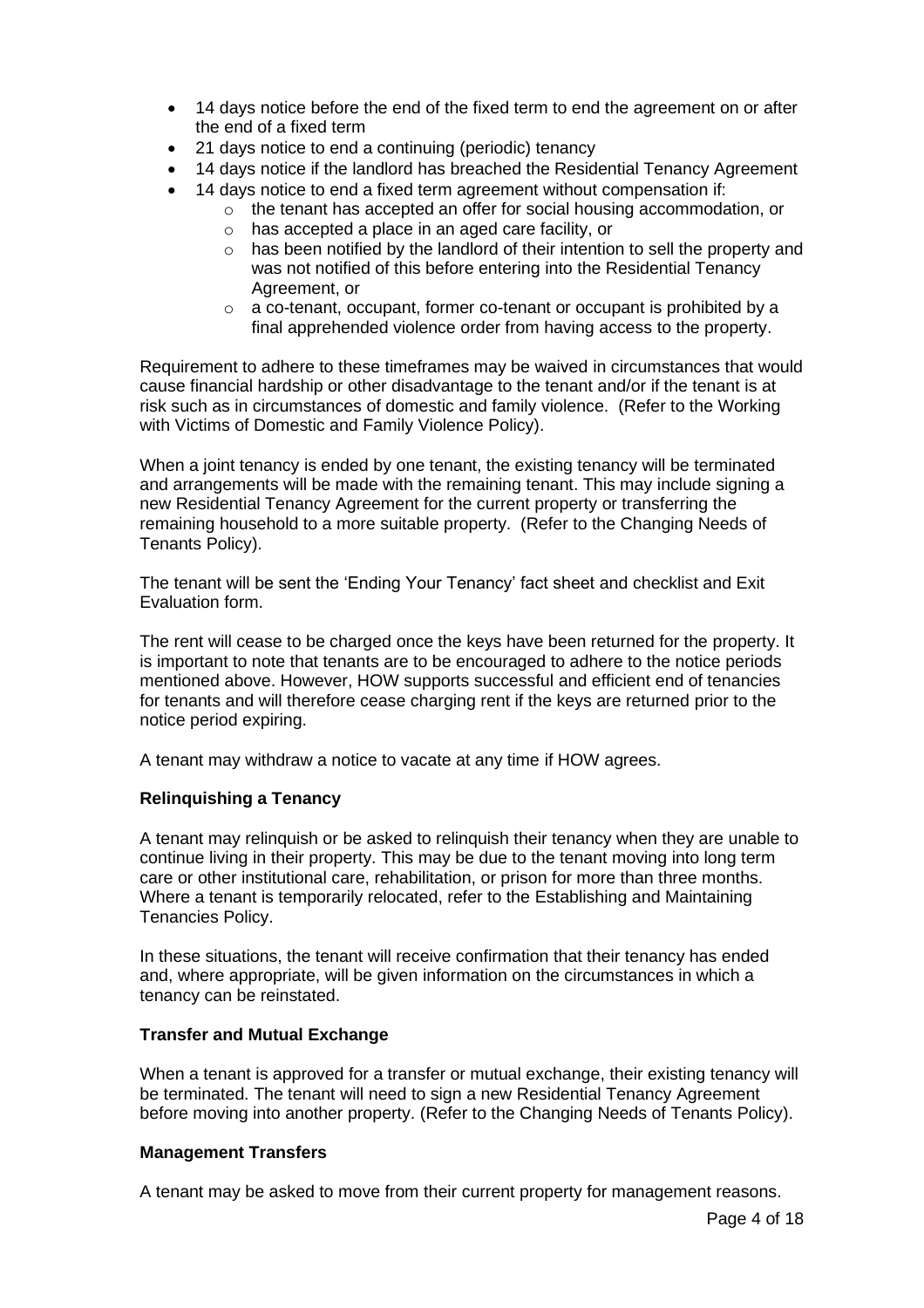For management transfers, HOW will encourage the relocation of tenants and will act with respect and fairness within the provisions of all relevant legislation in any discussions and arrangements made with such tenants. However, HOW has the legal right to terminate a tenancy on the grounds that it has made an offer of alternative social housing. This legal right is set out in Section 148 of the Residential Tenancies Act 2010. HOW will issue a Notice to Terminate in these circumstances.

HOW will take action through NCAT in accordance with the Residential Tenancies Act 2010 to terminate and repossess the property where the tenant refuses to relocate.

Refer to the Changing Needs of Tenants Policy for further information about management transfers.

## **Leasehold Landlord Terminates a Leasehold Tenancy**

Where a Residential Tenancy Agreement is legally terminated by the landlord of the leasehold property and the end of the tenancy is not due to the actions of the tenant, HOW will pass on the Notice to Terminate to the tenant and assist the transfer of the tenant to another suitable property.

The onus is on HOW to identify an alternative social housing property. This is also the case if HOW decides to hand back a leasehold property. However, if the tenant refuses to relocate, HOW has the legal right to terminate a tenancy on the grounds that it has made an offer of alternative social housing (Section 148 of the Residential Tenancies Act 2010). HOW will issue a Notice to Terminate in these circumstances.

HOW will take action through NCAT in accordance with the Residential Tenancies Act 2010 to terminate and repossess the property where the tenant refuses to relocate.

Refer to the Changing Needs of Tenants Policy for further information about leasehold properties.

## **Transitional Housing Tenancies**

Transitional housing tenancies are fixed term, temporary and established as part of a partnership with a support provider. HOW and the support provider will explain at the start of the tenancy that the tenancy is for a fixed term and that a Notice to Terminate will be issued to coincide with the last day of the transitional tenancy. Both the support agency and HOW will assist the tenant to locate long term accommodation.

The Housing Pathways application for these tenants remains live on the NSW Housing Register in recognition of the temporary nature of these tenancies.

## **Termination and Possession Proceedings**

HOW will take action to end a tenancy for a breach only after other appropriate management options have been fully explored. In all cases where HOW appears at NCAT as landlord, the objective is to maintain the tenancy whenever an acceptable performance agreement can be reached with the tenant.

Where a tenant has breached a term of their Residential Tenancy Agreement, they will be advised in writing through breach letter/s and given appropriate opportunities, support and assistance to rectify the issue. A Notice to Terminate will be sent/given to the tenant if the tenant has not rectified the breaches.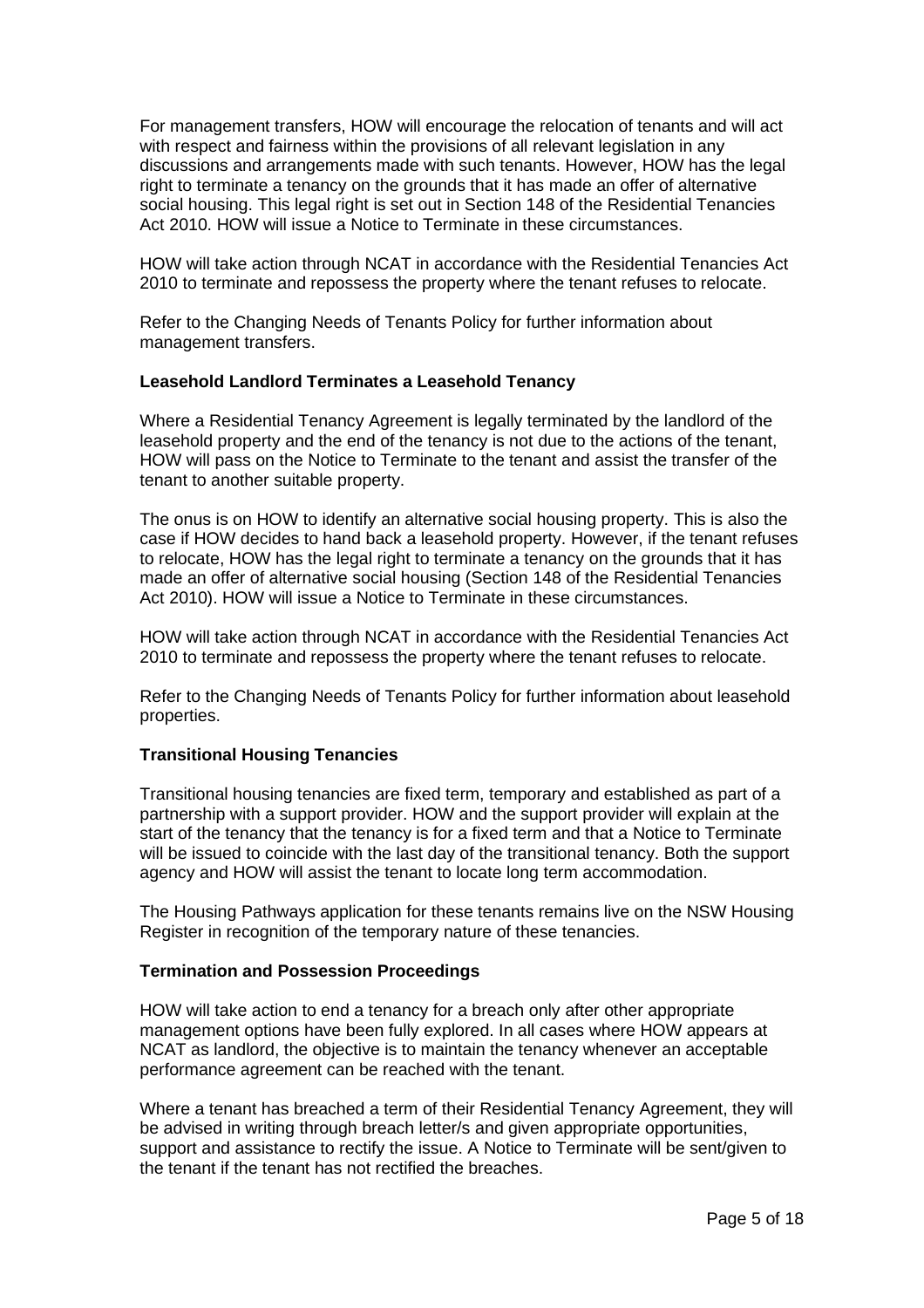It is preferable for the Notice to Terminate to be mailed to the tenant (allowing 7 working days for service) or emailing it to tenant at a specified email address for the service of notices (the notice can only be sent this way if the tenant has already given express consent to use the specified email address to receive notices and other documents this way). However, a Notice to Terminate can be hand delivered to a tenant's letterbox if required i.e. to expediate the process to proceed to NCAT. A Notice to Terminate will be given to the tenant or household member in person for transitional housing tenancies whereby the notice relates to the fixed term lease.

Where there is a serious breach and/or a series of breaches and the tenant does not rectify the breach/es and does not vacate the property in response to the Notice to Terminate, it may be necessary to proceed with action for termination of the agreement (Termination Order) and possession of the premises (Possession Order). This action will involve an application for a hearing at NCAT according to the Residential Tenancies Act 2010. This application can be made at the same time as sending the Notice to Terminate for rent arrears matters and for all other matters, within 30 days of the expiry date of the Notice to Terminate.

To ensure consistency and fair treatment of all tenants, the CCO is required to approve all NCAT applications and the CEO is also required to approve NCAT applications for Termination and Possession orders. The Client Service Officer (CSO) must show reasonable cause for eviction, demonstrating that appropriate effort has been made to try to assist the tenant to sustain their tenancy (including offering support to the tenant and, where appropriate, previous Specific Performance Orders that have been sought from NCAT).

The CCO and CEO will approve the NCAT application by signing the NCAT Application Authority form. The CSO will make an NCAT application for a hearing online.

Prior to attending the NCAT hearing, the CSO who will be attending the NCAT hearing will complete the NCAT Hearing Notes and partially complete the NCAT Process Checklist. The CSO will complete the NCAT Process Checklist following the NCAT hearing.

If the tenant fails to move out of the premises by the date specified on the Possession Order, HOW may apply to NCAT for a Warrant of Possession. A Warrant of Possession must only be obtained with prior approval from the CCO or CEO. Tenants may be removed from the premises by a Sheriff once a Warrant of Possession has been obtained.

## **Section 85 – No Grounds Termination Notice**

HOW has committed to refrain from issuing No Grounds termination under Section 85 of the Residential Tenancies Act 2010 as this conflicts with the intention of community housing.

If a HOW leasehold landlord (head landlord) issues such a Notice to Terminate, this will be passed on to our sub-tenant as the lease with our landlord forms the superior title (head lease) as per Section 81 (4) (a) of the Residential Tenancies Act 2010.

## **Abandonment**

A property may be entered under the Residential Tenancies Act 2010 if the landlord considers, on reasonable grounds, that the property has been abandoned.

To establish whether a property has been abandoned HOW will check whether: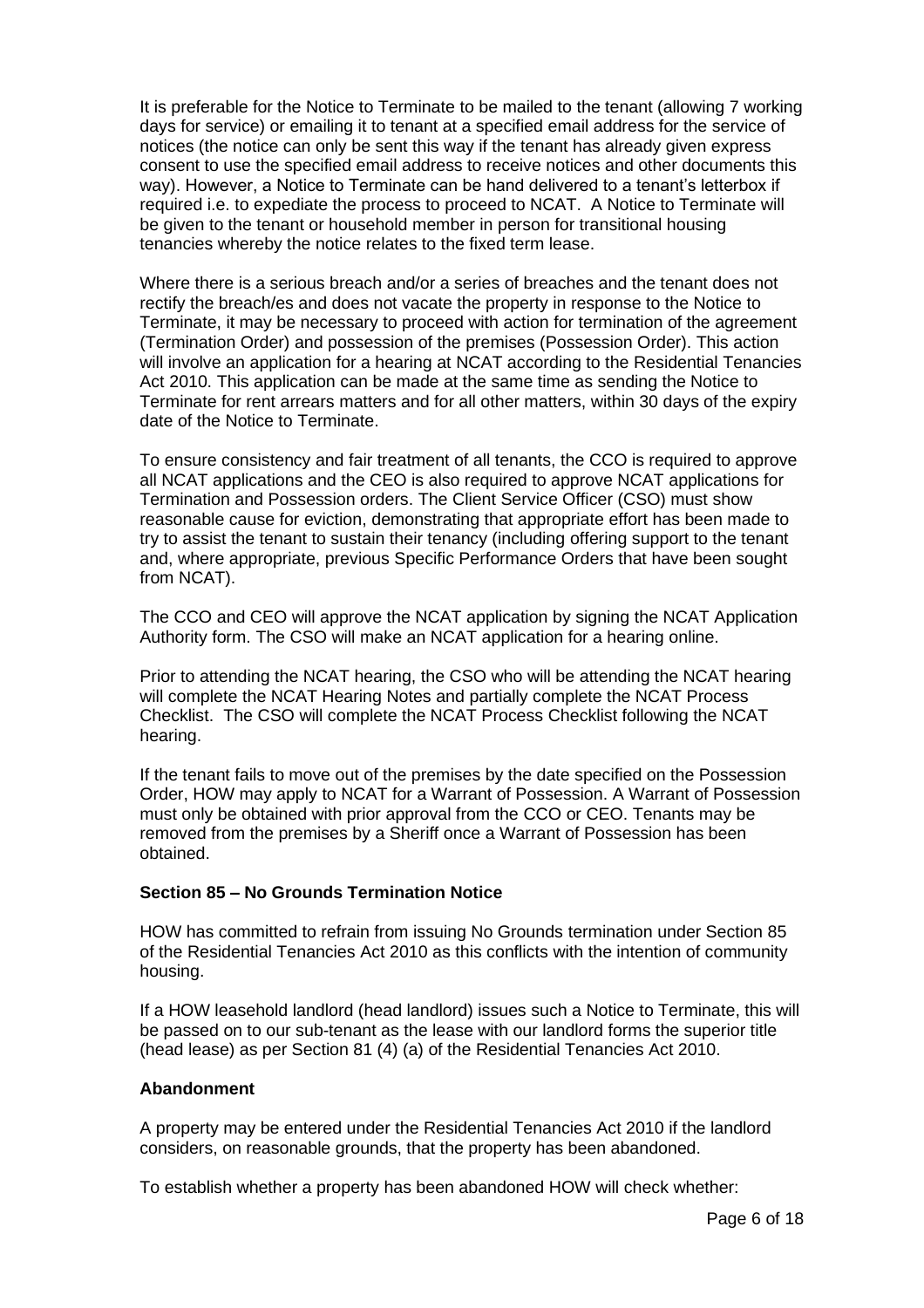- rent payments have ceased and the last rent payment date (it is noted that rent may still be paid after a tenant has abandoned a property)
- the electricity is disconnected (if this can be checked without entering the property)
- water has stopped being used at the property by checking the water meter, noting the number and then returning in a week to see if the water meter number has increased
- mail is not being collected from the letterbox
- the external areas of the property have not been maintained i.e. lawns
- the furniture and other personal belongings have been taken from the property (if this can be checked without entering the property)
- the neighbours are aware if the tenant has left the property and the last time they may have seen the tenant.

The CSO or Asset Administrator (AA) will use the Abandoned Property Checklist to assist with establishing whether the property has been abandoned.

If a CSO or AA has evidence that a property may be abandoned, approval to enter the property must be granted by either the CCO or CEO.

Access to the property will be gained by organising a locksmith to change the locks. All of the locks will be changed in order to allow HOW to secure the property after entry. Two HOW staff members must be present to gain access to an abandoned property. If there are any safety concerns, HOW staff are to discuss this with the CCO or CEO to determine whether the local Police should be present at the property when the HOW staff gain access. Entry to the property will be entered into the tenant's notes including the date, time and the staff members who entered the property.

If it is unclear whether the property has been abandoned, HOW will apply to NCAT to gain access to the property and change the locks under S106 of the Residential Tenancies Act 2010. Sufficient evidence will need to be used during the NCAT hearing to explain why HOW considers the property has been abandoned. If successful, HOW will take possession of the property.

## **Death of a Sole Tenant**

Where a sole tenant has died, HOW will liaise with the tenant's next of kin and/or legal representative to organise the return or removal of the tenant's goods and to end the tenancy. Confirmation that the tenancy has ended will be sensitively provided to the next of kin and/or the legal personal representative. (Refer to Death of a Tenant Policy).

In circumstances where the tenant has no family or support, the tenancy can be ended immediately. Confirmation that the tenancy has ended will be sent to the estate of the tenant.

Succession of a tenancy, where there has been the death of a sole tenant, will be in accordance with the Changing Needs of Tenants Policy. Any rental credit will be refunded to the estate and if there are any rental arrears or debts these will be written off.

#### **Property is Uninhabitable or Destroyed**

When a house becomes uninhabitable due to flood, fire or other causes, termination of the tenancy takes immediate effect. HOW will assist the tenant where possible with a transfer to another suitable property. It is noted that the alternative accommodation may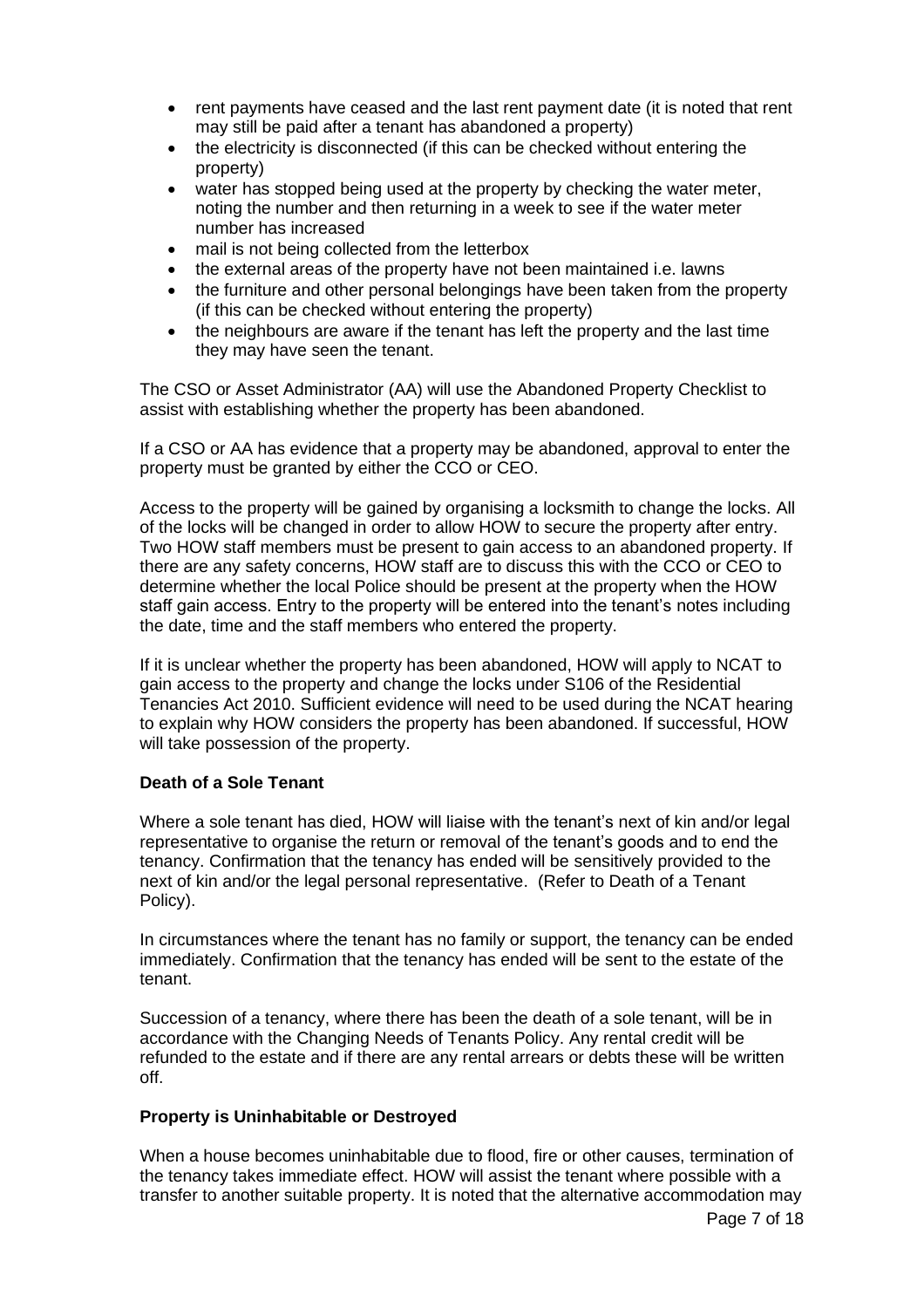be temporary in nature and the tenant may return to the property once the required repairs are undertaken and/or whilst it is established the nature of the cause of the damage to the property. If the cause of the damage relates to deliberate or wilful destruction of the property by the tenant, and the tenant is charged with an indictable offence by the relevant authority or authorities, then HOW may proceed with terminating the tenancy.



## **Legal Minimum Notice Periods**

In situations whereby the landlord is terminating the tenancy, a landlord is required to give the following written Notice to Terminate in accordance with the Residential Tenancies Act 2010:

- 30 days notice to end the agreement on or after the end of a fixed term. The Notice to Terminate must be given before the end of the agreement
- 14 days notice if the tenant has breached the agreement (if the breach involves rent arrears, the rent must be at least 14 days overdue at the time the notice is issued)
- 30 days notice in a continuing (periodic) tenancy if the premises are being sold with vacant possession
- 90 days notice in a continuing (periodic) tenancy if there are no grounds for terminating the agreement. (It is noted that HOW will not issue a Notice to Terminate on these grounds).

HOW may request NCAT to terminate a tenancy without a Notice to Terminate being issued if the tenant, co-tenant, or occupant threatens, abuses, intimidates or harasses the landlord, landlord's agent or employee/contractor of the landlord.

If a tenant is given a Notice to Terminate from the landlord, the tenant may leave the residential premises at any time before the termination date and not be liable to pay rent.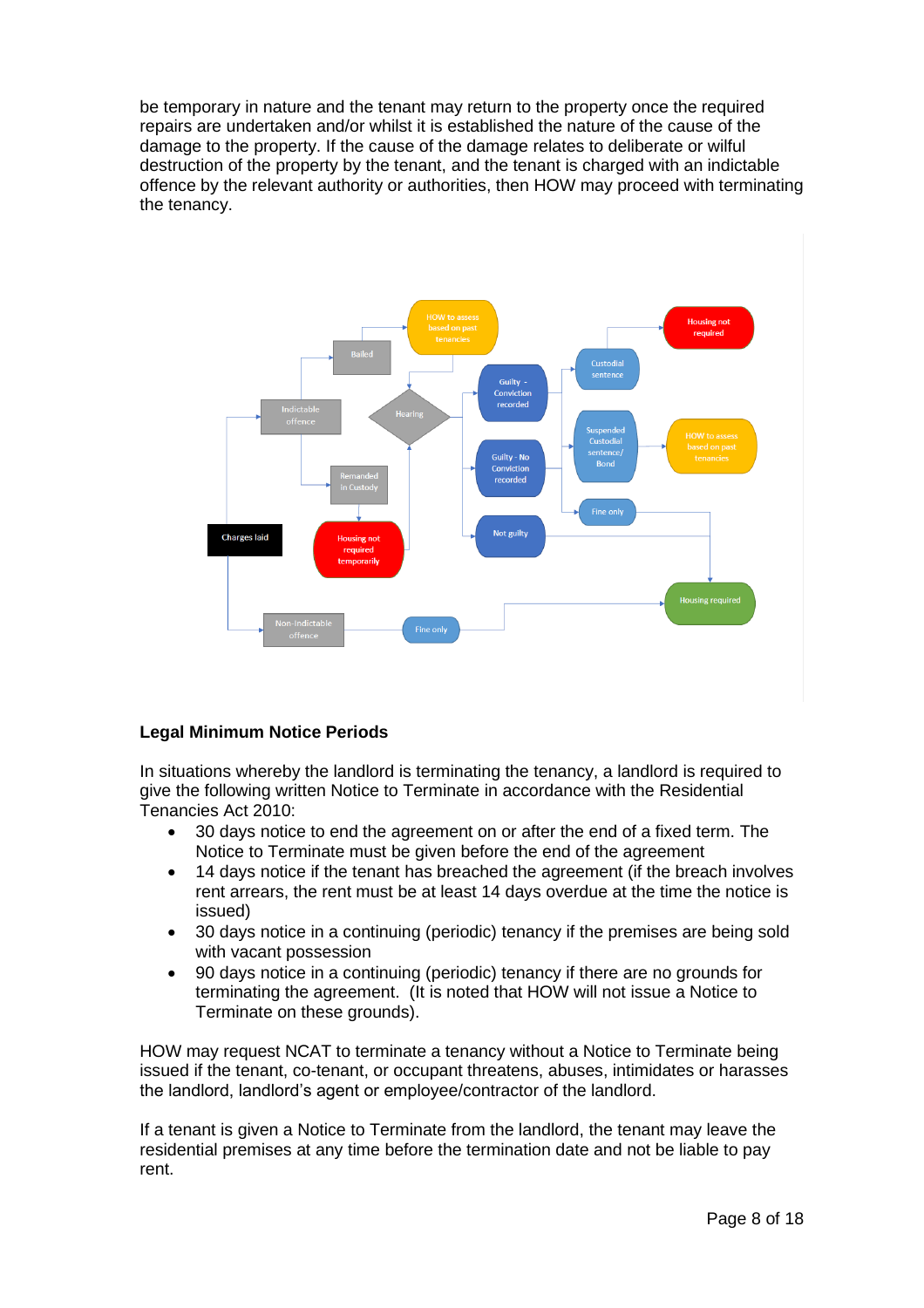## **Abandoned Goods**

If a tenant vacates or abandons a property leaving behind 'uncollected goods' HOW can undertake the following:

#### Perishable goods and rubbish

Perishable goods and rubbish can be disposed of immediately in an appropriate manner. Notice is not required.

#### Low value uncollected goods

This applies to uncollected goods with a value of less than \$1000. Goods can be moved, stored or disposed of in an appropriate manner after 14 days notice.

#### Medium value uncollected goods

This applies to uncollected goods with a value equal to or more than \$1000 but less than \$20,000. Goods can be moved or stored in an appropriate manner. The goods can be disposed of by way of public auction or by private sale for a fair value. 28 days notice is required and this needs to be written notice if HOW intends to dispose of the goods.

#### High value uncollected goods

This applies to uncollected goods with a value of at least \$20,000. Goods can be moved or stored in an appropriate manner. Goods must not be disposed of unless there has been an order by NCAT. HOW can apply to NCAT for an order specifying the way in which the uncollected goods are to be disposed.

• Further detailed information regarding uncollected goods can be obtained from the Uncollected Goods Act 1995

#### Personal documents

Goods can legally be disposed of after a minimum of 28 days written notice. Wherever reasonable to do so, HOW will retain these documents for a longer period of time while attempting to reunite the documents with the owner or their next of kin, in recognition of the importance of these documents.

Personal documents must be disposed of by way of a secure destruction method or by returning the documents to their author. Personal documents include:

- a birth certificate, passport or other identity document, or
- bank books or other financial statements or documents, or
- photographs and other personal memorabilia, or
- licences or other documents conferring authorities, rights or qualifications, or
- any other record, or class of record, such as:
	- o a medical record,
	- o a legal document (for example, a will, power of attorney or contract),
	- o an employment reference, payment summary or other document relating to the tenant or household member's employment history.

#### **Notice**

Notice is not required if HOW is unable to trace or communicate with the tenant. The CCO and/or CEO will establish whether notice is not required, after exhausting all possible methods available for contacting the tenant.

Where notice is required, notices must include:

- the tenants name, and
- a description of the goods, and
- an address where the goods may be collected, and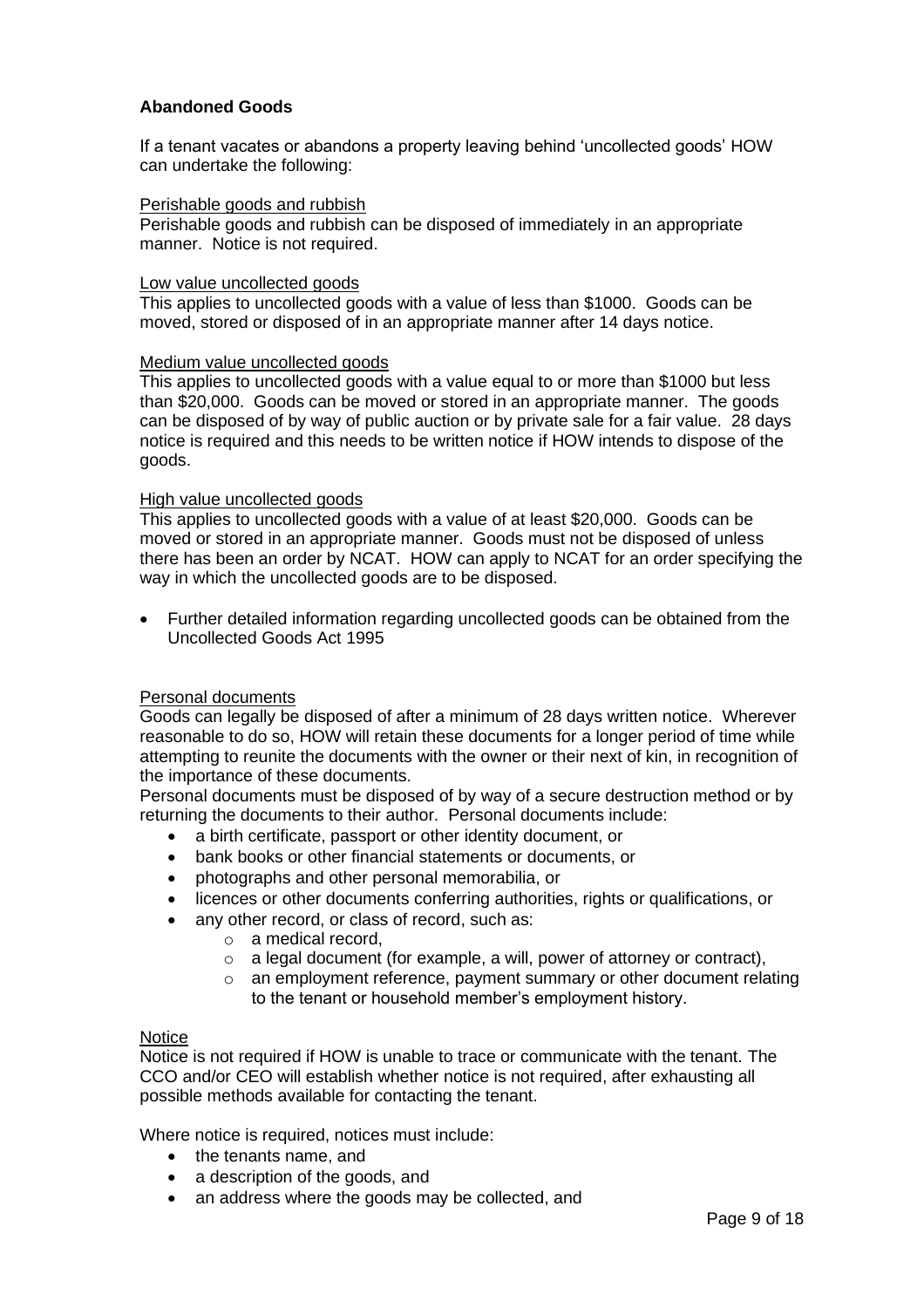- a statement of the relevant charges due to HOW in respect of the goods, and
- a statement to the effect that, on or after a specified date (as stated above), the goods will be disposed of unless they are first collected and the relevant charges paid, and
- if applicable, a statement to the effect that HOW will retain, out of the proceeds of sale of the goods, an amount not exceeding the relevant charges.

Notice may be given or served to the former tenant:

- personally or by letter addressed to the tenant and left at, or sent by post to, the tenant's last known address, or
- by email to an email address specified by the tenant for the service of notices of this kind, or
- by any other method authorised by the regulations for the services of notices of this kind.

## **End of Tenancy Process**

The tenant is responsible to return the property to HOW in the condition that it was in at the start of the tenancy (excluding fair wear and tear).

HOW will use the End of Tenancy Plan form for every end of tenancy to ensure all of the processes are completed appropriately.

At the end of the tenancy, a final vacate inspection will be done on the property by the AA and CSO. If the AA is unable to be present, this will be negotiated with the CSO.

Section 29 (4) of the Residential Tenancies Act states that "At, or as soon as reasonably practicable after, the termination of a residential tenancy agreement, the landlord or landlord's agent and the tenant must complete the copy of the condition report by the landlord or the tenant under this section, in the presence of the other party.

The CSO will endeavour to encourage the tenant to be present at the outgoing inspection.

The EOT Report must be completed at, or as soon as reasonably practicable after, the termination of a residential tenancy agreement. If the EOT Report cannot be completed within 72 business hours after HOW takes possession of a property, an extension of time must be approved by the CEO".

If there is damage or cleaning that must be completed, the tenant must be given the opportunity to go back and rectify the situation. If contact cannot be made with the tenant within 48 hours of the vacate inspection, then HOW may organise the repairs/cleaning as necessary.

At the completion of any repairs/cleaning, a letter outlining all outstanding amounts (rent, water and repairs/cleaning) will be supplied to the tenant along with a copy of the rent statement and all invoices.

The costs associated with property damage/cleaning, outstanding debts and rent arrears will be charged against any bond held at the NSW Fair Trading. Should the tenant's bond be insufficient to cover the outstanding charge, the CSO will negotiate a repayment plan with the former tenant to repay any debt. Attempts will continue for 3 months following HOW obtaining possession of the property. HOW will make an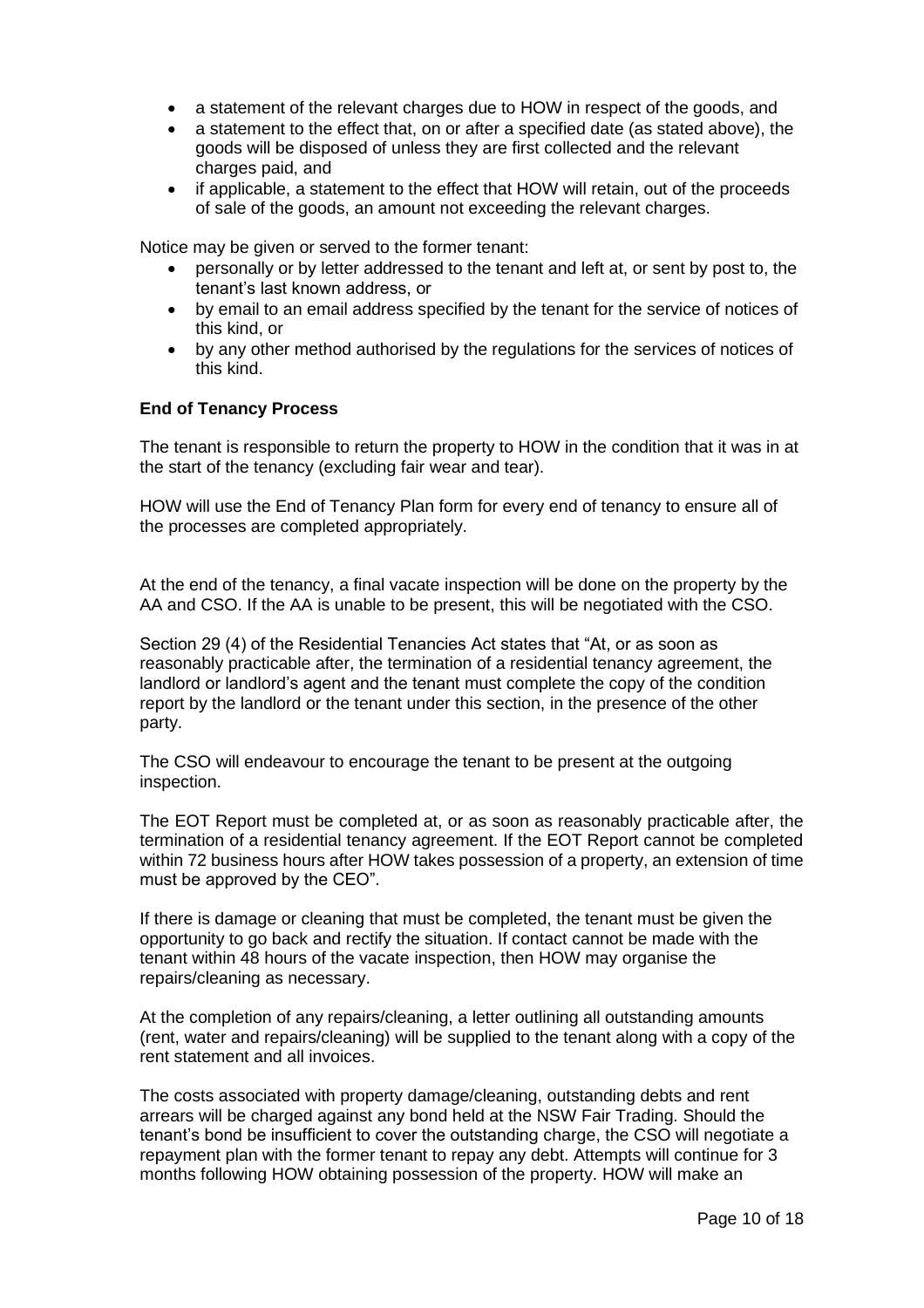application to NCAT for a Compensation Order to recognise any amount owing over \$1000 as an outstanding tenant debt.

All amounts of outstanding tenant debt will be recorded in the tenant file in the HOW tenancy management system. The CSO will send a letter finalising the tenancy to the former tenants' forwarding address when they repay their outstanding debt.

If a former tenant doesn't have any outstanding debts, HOW will assist the former tenant to transfer their bond to another property (if applicable) or obtain a refund.

Community housing provider's tenancy management is not a Housing Pathways business function, and elements or records of the community housing tenancy cannot be recorded in any Department of Communities and Justice systems. When managing existing and/or exiting tenants, CHPs are not permitted to use HOMES, in particular to find a forwarding address or current contact details.

## **Categorising Former Tenants**

HOW will assess and categorise the former tenancy at the end of the tenancy and record the former tenant category in our tenancy management system Greentree. HOW can only enter the former tenant or occupant category into HOMES if the former tenant reapplies for housing assistance. HOW cannot enter any evidentiary documents of former tenancy debts into OneTRIM.

Under section 14 of the NSW Limitation Act 1969 a client can only be held legally responsible for a debt from their former social housing tenancy for a period of:

- 6 years from the date that the debt first incurred. If the debt is acknowledged or payment is made in that 6 years, debt repayments can continue to be accepted for an additional period of 6 years from the date of acknowledgement or last payment. After that the client cannot be held legally responsible for the debt, or
- 12 years from the date of a court order if a judgement (including from NCAT) has been obtained against a former tenant regarding that debt. Debt repayments can be accepted for a period of 12 years from the date of judgement. If only partial payment is received in those 12 years, payments can continue to be accepted for a further 6 years from the date of last payment.

HOW is a participant in NSW Housing Pathways and will therefore apply the same types of categories to former HOW tenants or occupants as other Housing Pathways providers $^1$ .

Former tenants can obtain details of the category applied to them by contacting HOW. HOW will provide a Statement of Satisfactory Tenancy to eligible former tenants upon request.

The five categories of former tenants are:

- 1. Eligible for a Statement of Satisfactory Tenancy
- 2. Satisfactory former social housing tenant
- 3. Less than satisfactory former social housing tenant

<sup>1</sup> The Department of Communities and Justice (DCJ) Ending a Tenancy Policy – Tenancy Policy Supplement states "*DCJ Housing and community housing providers participating in Housing Pathways will apply the same types of categories to former social housing tenants or occupants. However, a community housing provider may have their own policy which they may use to determine which category should be applied to a particular tenant or occupant"[. https://www.facs.nsw.gov.au/housing/policies/tenancy-policy-supplement#talolaraat](https://www.facs.nsw.gov.au/housing/policies/tenancy-policy-supplement#talolaraat)*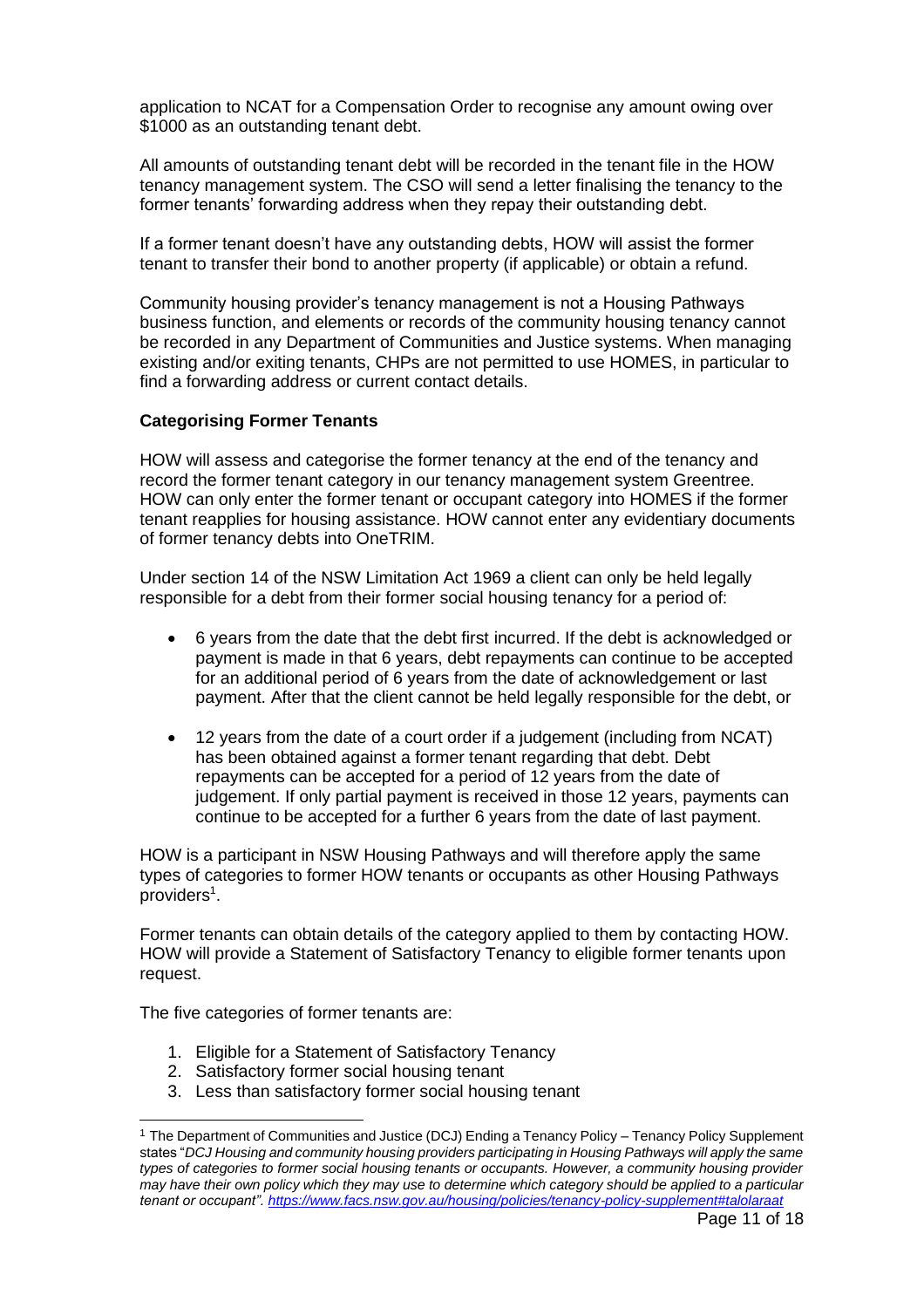- 4. Unsatisfactory former social housing tenant
- 5. Ineligible former social housing tenant.

## Eligibility for a Statement of Satisfactory Tenancy

To be eligible for a Statement of Satisfactory Tenancy, former tenants must:

- not have breached their tenancy agreement, and
- have a current nil or credit balance on all linked accounts (rent, water, repairs and former tenancies), and
- have a satisfactory payment record in respect of those accounts for the 12 months prior to the eligibility assessment for a tenancy statement.

Former tenants who were evicted (or left under threat of eviction) after their tenancy was terminated under Section 143 or 148 of the Residential Tenancies Act 2010 will be eligible for a tenancy statement provided they do not have other breaches outlined in the other categories listed in this policy.

## Satisfactory former social housing tenant

This category applies to former HOW tenants who did not breach their former tenancy agreement. It also applies to former tenants who moved out:

- owing HOW less than \$1000 in rent, repairs, water usage or other charges
- with no more than two Strike Notices for antisocial behaviour issued within the last two years of their tenancy.

Former satisfactory tenants will be eligible for a Statement of Satisfactory Tenancy once they have fully repaid any outstanding debts to HOW, and if they also have a satisfactory payment record for the 12 months prior to their assessment for a statement.

## Less than satisfactory former social housing tenant

This is the only category that can be applied to both the tenants and occupants of the tenancy (conditions apply).

Less than satisfactory former HOW tenants include those who:

- left the property of their own accord (without being evicted or being under threat of eviction or under a current Notice of Termination), or
- left the property through termination action under Section 143 or Section 148 of the Residential Tenancies Act 2010, or previously under the Residential Tenancies Act 1987 Section 63B or 63F, and
- moved out owing HOW more than \$1000 in rent, repairs, water usage or other charges, or
- abandoned the property, or
- left the property in an unsatisfactory condition, or
- had substantiated complaints of antisocial behaviour that fell within the category of minor and moderate or serious antisocial behaviour.

Former tenants will be considered as less than satisfactory former tenants or occupants when substantiated complaints of antisocial behaviour in these categories resulted in the following action:

- A Notice of Termination being issued for antisocial behaviour
- An order obtained from NCAT that a tenant had breached their tenancy agreement for antisocial behaviour, such as a Specific Performance Order. If an Order of Possession was sought, refer to Unsatisfactory former social housing tenants*.*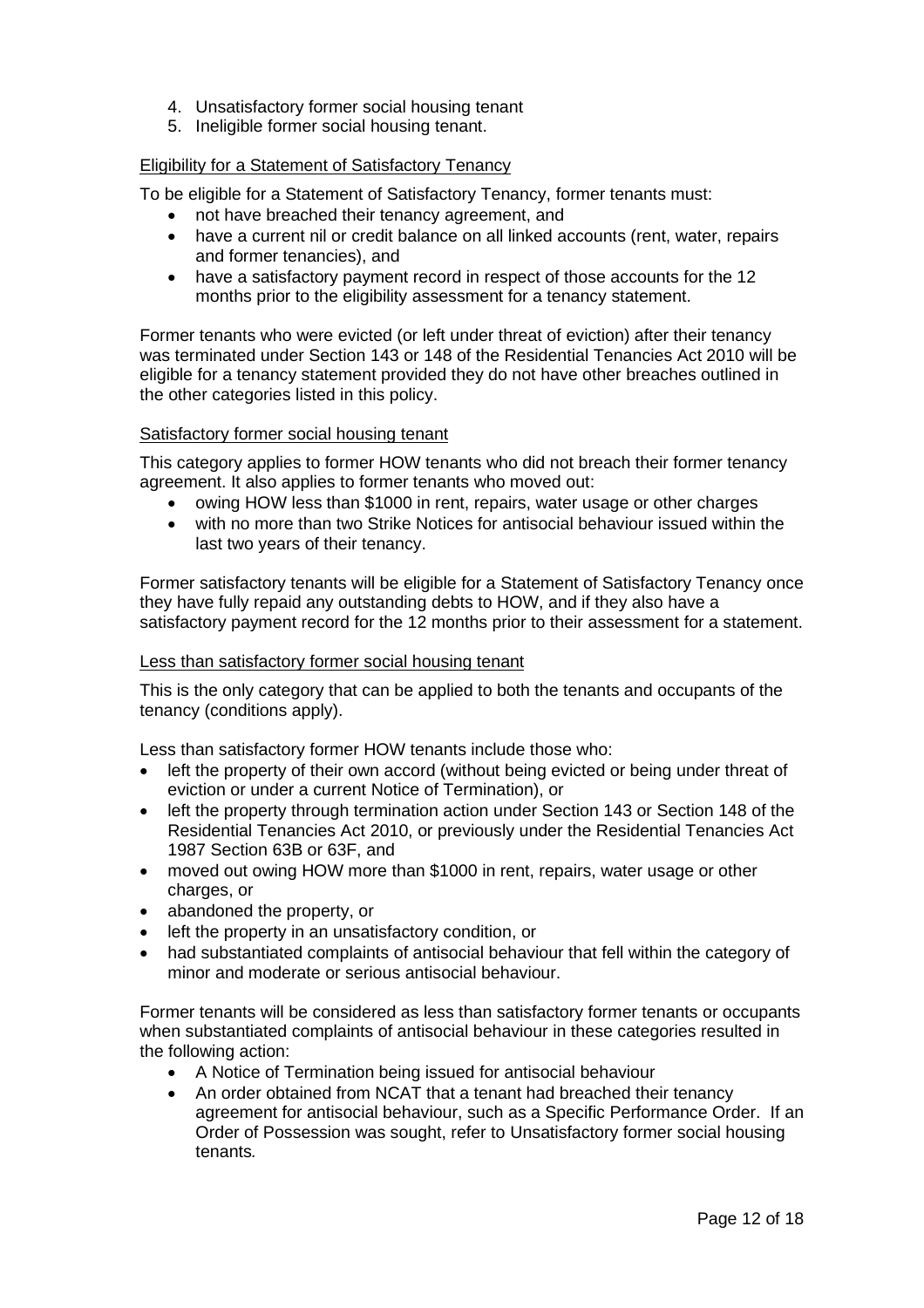Where incidents of antisocial behaviour are the result of complex needs, for example, intellectual or psychiatric disability, assist the former tenants with referrals for adequate support from the appropriate support agencies.

Where an additional occupant is the cause of the substantiated antisocial behaviour they will be categorised as a less than satisfactory former social housing occupant. Depending on the circumstances, HOW may apply this category to only the additional occupant or both the additional occupant and the former tenant. In determining when to apply the category HOW will take into account factors such as the level of cooperation from the tenant throughout the process of managing the issue and any special circumstances or support needs of the tenant.

## Unsatisfactory former social housing tenant

Unsatisfactory former tenants include former tenants who:

- were evicted from their tenancy due to a breach of the tenancy agreement, or
- vacated before an Order of Possession to evict them was enforced for a breach of the tenancy agreement, or
- had their tenancy terminated in accordance with a NCAT order and were signed to a new tenancy agreement, or
- are "repeat" less than satisfactory tenants (that is, they have moved out of a social housing property more than once and on more than one occasion were assigned a less than satisfactory category), or
- had substantiated complaints of minor and moderate or serious antisocial behaviour and:
	- o were evicted, or
	- $\circ$  an Order of Possession was being sought but they vacated before the order was obtained
	- o vacated before an Order of Possession to evict them was enforced.

Former tenants who were evicted or vacated under threat of eviction based on terminations under Section 143 or Section 148 of the Residential Tenancies Act 2010, or previously under the Residential Tenancies Act 1987 Section 63B or 63F, will not have this eviction action included in the former tenant category assessment.

#### Ineligible former social housing tenant

Former tenants who are ineligible for future social housing include those who:

- were evicted for an extreme breach of their tenancy agreement, or
- an Order of Possession was being sought but they vacated before the order was obtained for an extreme breach, or
- vacated before an Order of Possession for an extreme breach could be enforced.

Extreme breaches may include:

- Severe illegal antisocial behaviour, such as:
	- o Committing injury towards a neighbour or visitor which constitutes grievous bodily harm
	- o Physical assault or acts of violence against other tenants, neighbours or HOW staff where there is no grievous bodily harm
	- o The use of the premises for the manufacture, sale, cultivation or supply of any prohibited drug
	- o The use of the premises for storing unlicensed firearms.
- Serious antisocial behaviour, which resulted in a direct application for termination at NCAT under Section 92 of the Residential Tenancies Act 2010 for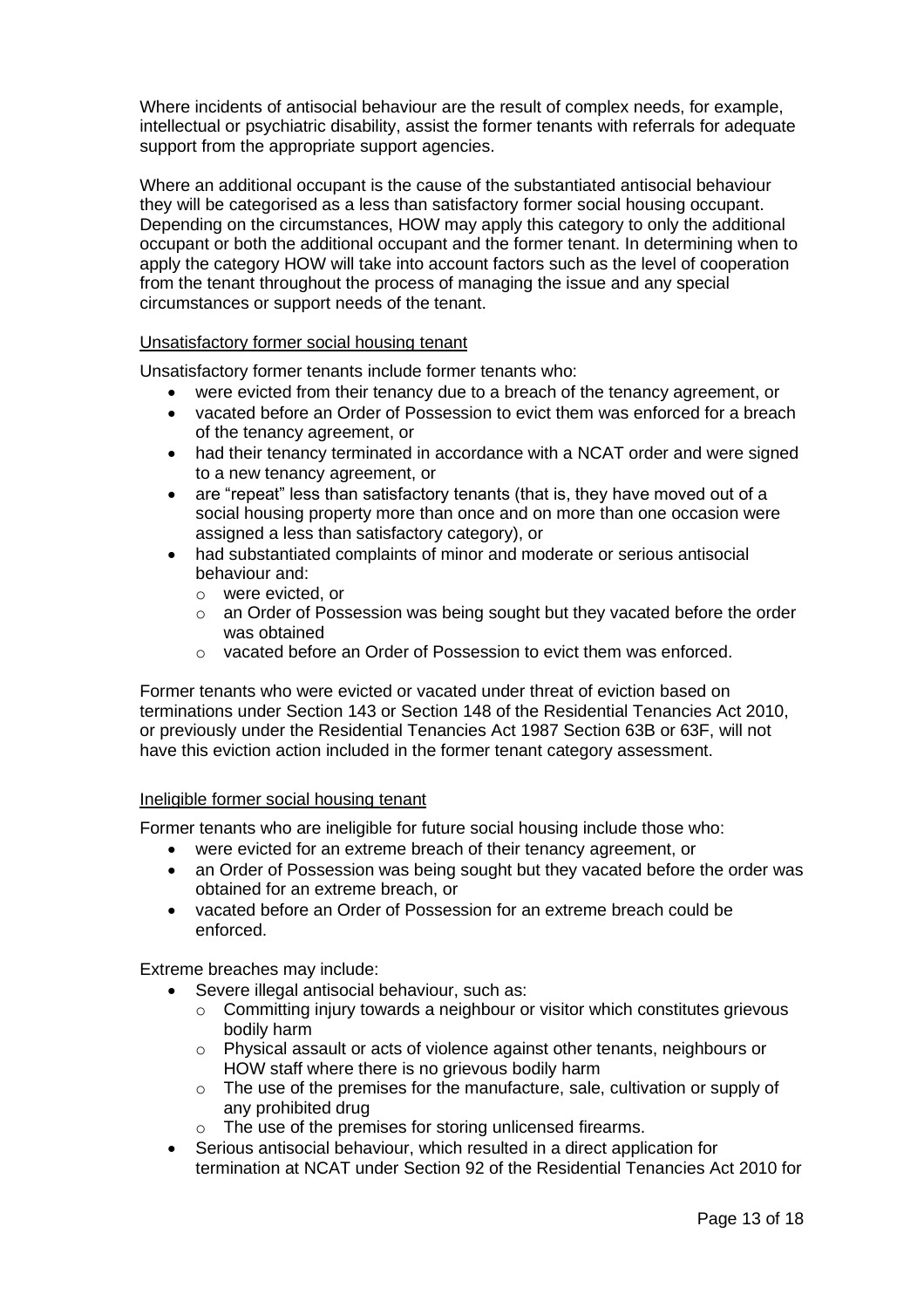threats, abuse, intimidation or harassment by the tenant, or a member of their household, toward HOW staff or their contractors.

- The tenant or a member of their household was convicted of arson or deliberate damage of a social housing property making it uninhabitable.
- The tenant, or a member of the household, is found quilty of social housing rent subsidy fraud in the criminal courts.

Conducting an unauthorised business is an illegal use of the premises however it is not an illegal activity unless the business itself is unlawful.

The CCO is responsible for categorising former tenants and occupants when tenancies are terminated, unless the tenant or occupant is considered potentially ineligible for future housing.

The CEO will determine whether a former social housing tenant is ineligible for future social housing due to a serious breach of their tenancy agreement.

In cases where the former tenant lived in an Aboriginal Housing Office property, the CEO of the Aboriginal Housing Office will determine whether the former tenant is ineligible for further housing assistance following advice from HOW.

In regard to Aboriginal former tenants, the CEO of the Aboriginal Housing Office will provide advice but the final decision about ineligibility for housing rests with HOW.

## **Unoccupied Dwellings**

Unoccupied dwellings can have a negative impact on HOW in a number of ways including:

- Loss of rental income
- Loss of available properties for those in need
- Negative impact on HOW's reputation
- Increased possibility of vandalism or unauthorised occupation/trespassing
- Accelerate asset deterioration

The CCO is responsible for HOW adhering to the following benchmarks by ensuring properties are tenanted as quickly as possible:

- Department of Communities and Justice (DCJ)
	- $\circ$  Vacant Tenantable (VT) 14 days
	- o Vacant Untenantable (VUT) 28 days
- National Regulatory System for Community housing (NRSCH)
	- $\circ$  Vacant Tenantable (VT) 14 days
	- $\circ$  Vacant Untenantable (VUT) 28 days

Definitions for vacant tenantable and vacant untenantable properties are outlined in the table below:

| <b>Metric</b> | Definition                                                        |
|---------------|-------------------------------------------------------------------|
| Tenancy       | A 'vacant tenantable' unit is defined as:                         |
| turnaround    | A unit that is unoccupied where the 'untenantable' period is less |
| (tenantable)  | than seven days.                                                  |
|               | Includes:                                                         |
|               | Units with no maintenance required or minor maintenance           |
|               | to complete. Minor maintenance may include for example:           |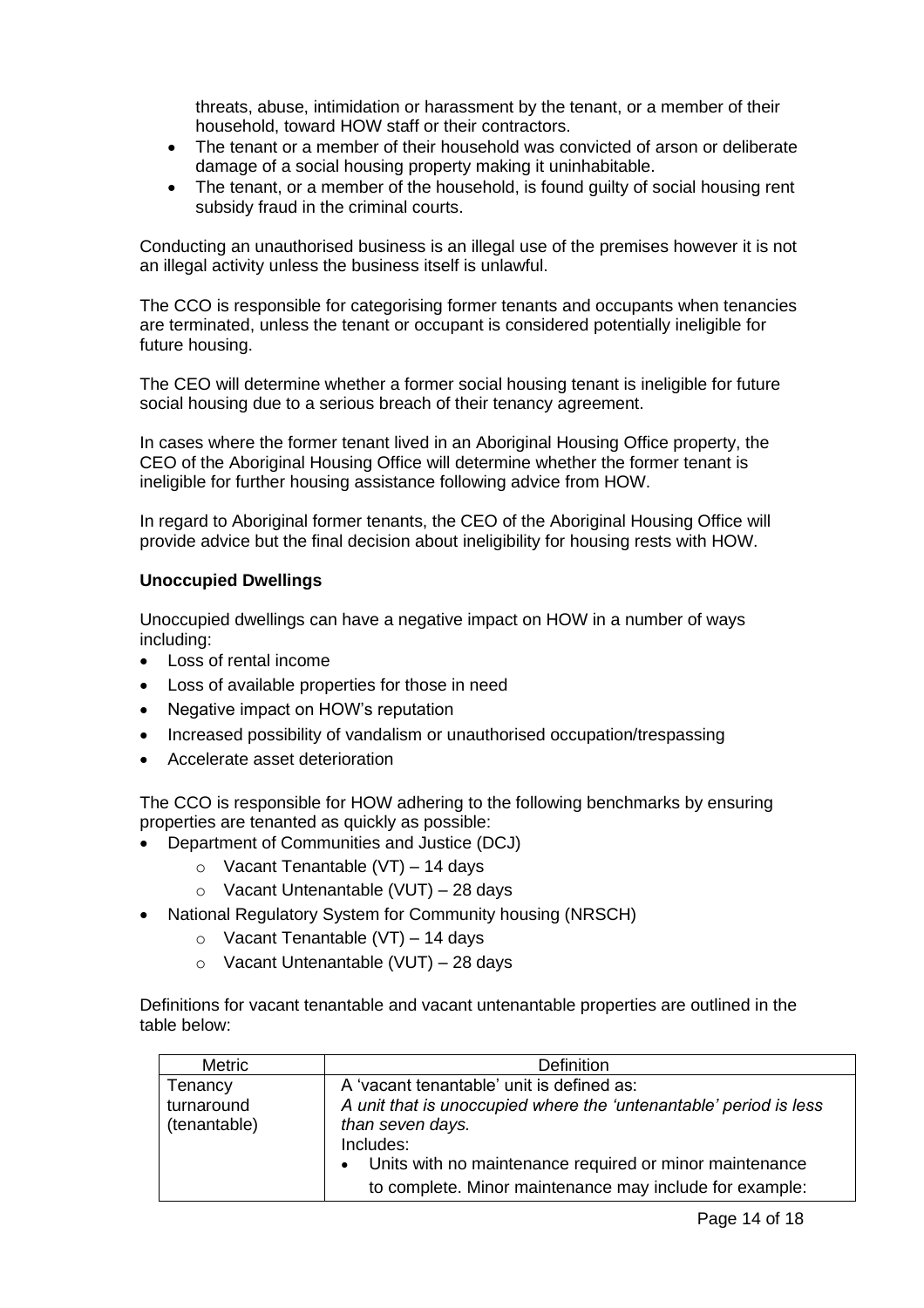|                                         | re-hanging a kitchen cupboard or similar small jobs.<br>Units that are difficult to tenant such as those that are<br>geographically isolated or those where there is a lack of<br>suitable tenants.<br>Excludes:<br>Tenancy units where the agency has chosen not to tenant<br>the unit (For example: due to tenant welfare issues or other<br>exceptions listed below)<br>Tenancy units where an agreement exists (For<br>example: with DCJ or another agency with nomination<br>rights) that the tenancy unit remain vacant. |
|-----------------------------------------|--------------------------------------------------------------------------------------------------------------------------------------------------------------------------------------------------------------------------------------------------------------------------------------------------------------------------------------------------------------------------------------------------------------------------------------------------------------------------------------------------------------------------------|
|                                         | Includes non self-contained units if these form a separate                                                                                                                                                                                                                                                                                                                                                                                                                                                                     |
|                                         | tenancy.<br>A 'vacant untenantable' unit is defined as:                                                                                                                                                                                                                                                                                                                                                                                                                                                                        |
| Tenancy<br>turnaround<br>(untenantable) | A unit that is unoccupied where the 'untenantable' period is 7<br>days or more.<br>Includes:<br>Vacated maintenance, where the maintenance is moderate.<br>A moderate level of maintenance may include for example:                                                                                                                                                                                                                                                                                                            |
|                                         | painting the walls, re-carpeting, replacing the kitchen or<br>bathroom.                                                                                                                                                                                                                                                                                                                                                                                                                                                        |
|                                         | Units that are difficult to tenant such as those that are<br>geographically isolated or those where there is a lack of<br>suitable tenants.<br>Excludes:                                                                                                                                                                                                                                                                                                                                                                       |
|                                         | Tenancy units where your agency has chosen not to tenant<br>the unit (For example: due to tenant welfare issues)                                                                                                                                                                                                                                                                                                                                                                                                               |
|                                         | Tenancy units where an agreement exists (For example:<br>$\bullet$                                                                                                                                                                                                                                                                                                                                                                                                                                                             |
|                                         | with DCJ or an agency with nomination rights)                                                                                                                                                                                                                                                                                                                                                                                                                                                                                  |
|                                         | Units with major damage, units awaiting insurance                                                                                                                                                                                                                                                                                                                                                                                                                                                                              |
|                                         | evaluation, units intentionally left vacant as part of a sale or<br>major upgrade of maintenance, units awaiting decision by<br>Land and Housing Corporation.                                                                                                                                                                                                                                                                                                                                                                  |
|                                         | Includes non self-contained units if these form a separate                                                                                                                                                                                                                                                                                                                                                                                                                                                                     |
|                                         | tenancy.                                                                                                                                                                                                                                                                                                                                                                                                                                                                                                                       |
| Tenancy<br>turnaround<br>(exceptions)   | A 'vacant exceptions' unit is identified as:<br>A tenancy unit that is unoccupied due to exceptional<br>circumstances.<br>Includes:                                                                                                                                                                                                                                                                                                                                                                                            |
|                                         | Units with major damage, units awaiting insurance<br>evaluation, units intentionally left vacant as part of a sale or<br>major upgrade of maintenance, units awaiting decision by<br>Land and Housing Corporation.<br>Excludes:                                                                                                                                                                                                                                                                                                |
|                                         | Vacated maintenance, where the maintenance is minor or<br>moderate.                                                                                                                                                                                                                                                                                                                                                                                                                                                            |
|                                         | Tenancy units where an agreement exists (For example:<br>with DCJ or an agency with nomination rights)                                                                                                                                                                                                                                                                                                                                                                                                                         |
|                                         | Units that are difficult to tenant such as those that are                                                                                                                                                                                                                                                                                                                                                                                                                                                                      |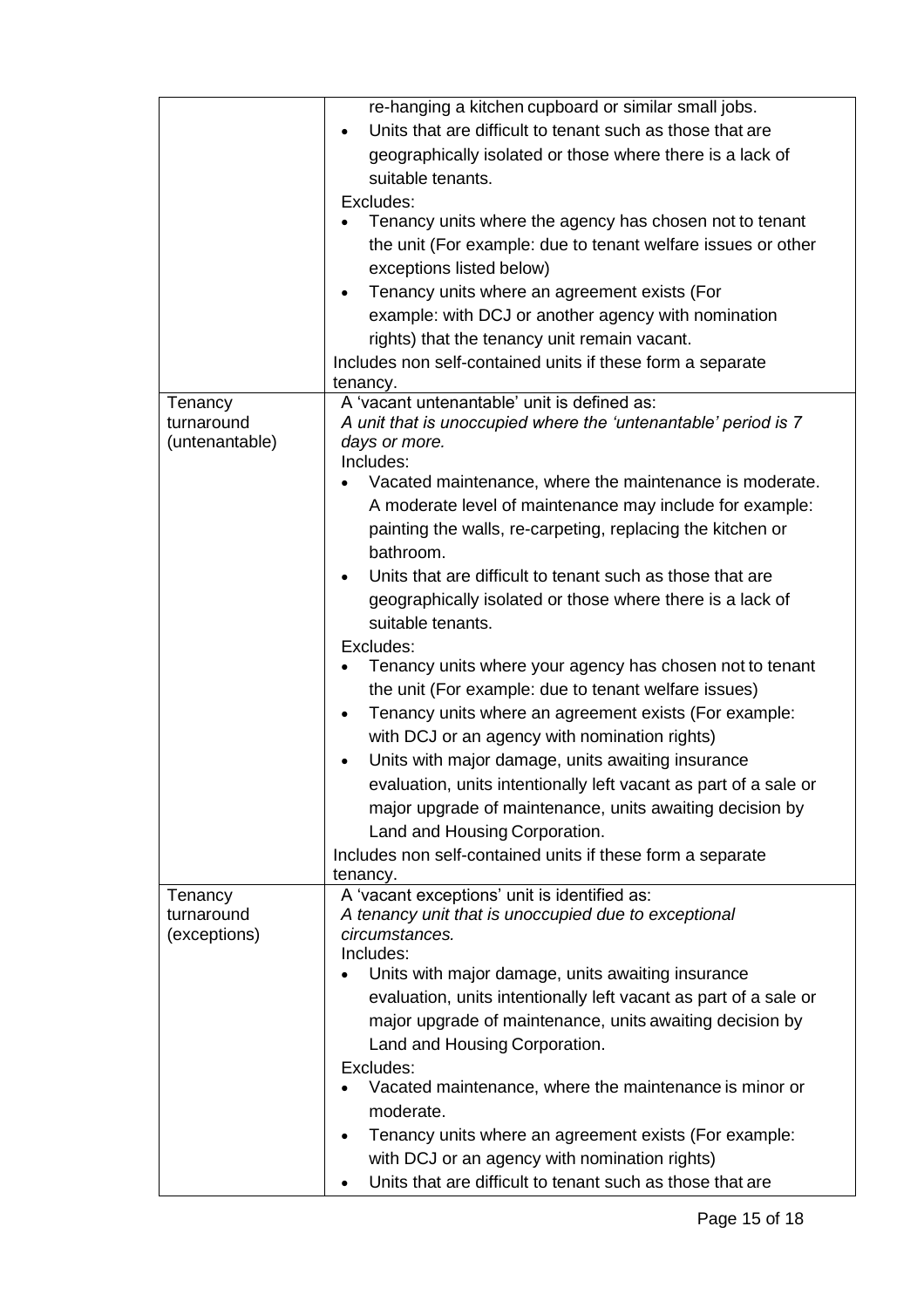|              | geographically isolated or those where there is a lack of                                                          |
|--------------|--------------------------------------------------------------------------------------------------------------------|
|              | suitable tenants.                                                                                                  |
|              |                                                                                                                    |
|              | Includes non self-contained units if these form a separate tenancy.                                                |
| Tenancy      | A 'third party nomination' unit is identified as:                                                                  |
| turnaround   | Short term accommodation (generally three to eighteen                                                              |
| (third party | months) for people exiting or transitioning from crisis                                                            |
| nominations) | accommodation, in which the tenant is nominated by a support<br>provider other than the Community Housing Provider |
|              | Includes:                                                                                                          |
|              | Tenancy units where an agreement exists (For example:                                                              |
|              | with DCJ or an agency with nomination rights)                                                                      |
|              | Excludes:                                                                                                          |
|              | Vacated maintenance, where the maintenance is minor or                                                             |
|              | moderate.                                                                                                          |
|              | Units that are difficult to tenant such as those that are                                                          |
|              | geographically isolated or those where there is a lack of<br>suitable tenants.                                     |
|              | Units with major damage, units awaiting insurance<br>$\bullet$                                                     |
|              | evaluation, units intentionally left vacant as part of a sale or                                                   |
|              | major upgrade of maintenance, units awaiting decision by                                                           |
|              | Land and Housing Corporation.                                                                                      |
|              |                                                                                                                    |
|              | Includes non self-contained units if these form a separate                                                         |
|              | tenancy.                                                                                                           |

## **Vacant Property Procedure**

This procedure details the steps that are to be undertaken in order to manage vacant properties effectively, to ensure that they are managed to a tenantable state as quickly and as cost effectively as possible.

## *Notification:*

- 1. Upon being notified by a tenant of the end of a tenancy, a CSO will negotiate when the keys will be returned and inform the tenant an outgoing inspection will occur with the tenant on this date. The tenant will be required to complete the Notice to Vacate Property form and the CSO will complete the HOW portion of this form and email to the Access and Allocations Officer, AO and if necessary, the CSO responsible for that tenancy as part of their portfolio.
- 2. If the tenant currently has rent arrears and/or non rent account debt, the CSO will discuss establishing a repayment plan with the tenant.
- 3. Tenancies shall be deemed as ended, i.e. no more rent is owed, only when the keys to the property are returned to HOW office, or it has been determined that the property is abandoned.
- 4. If the tenancy has been supported, the CSO will also negotiate the outgoing inspection with the support worker.

#### *Inspection and end of tenancy process:*

- 1. The CSO and the AA will undertake the outgoing inspection with, where possible, the exiting tenant present and support worker (if supported tenancy).
- 2. The tenant is required to return the property in the same condition as the start of the tenancy, minus fair wear and tear. It is noted that the Residential Tenancies Act 2010 specifies that tenants are only required to have the carpet professionally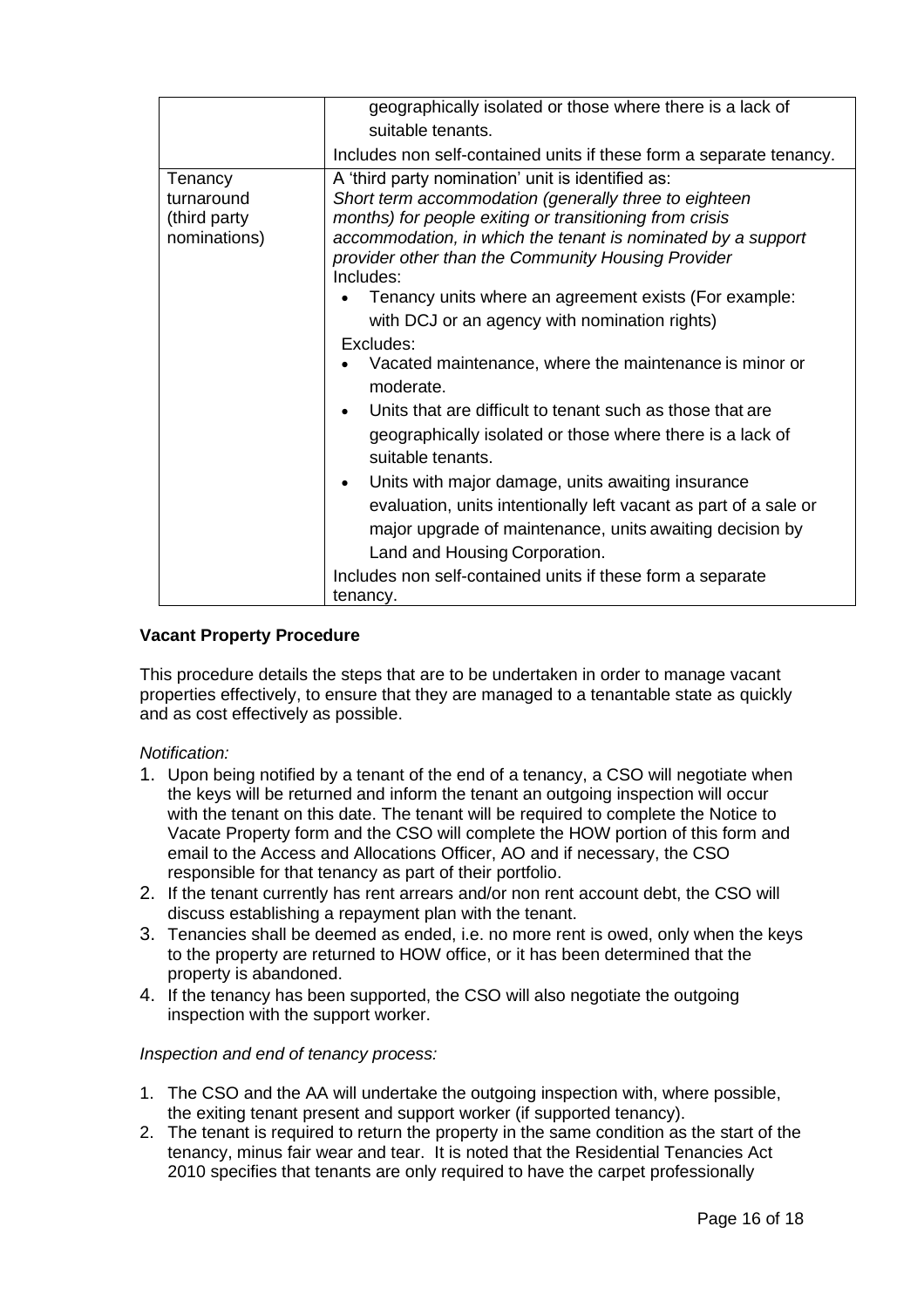cleaned or are required to pay the cost of such cleaning at the end of the tenancy if the landlord permits the tenant to keep an animal on the residential premises.

- 3. Photos of the condition of the property will be taken at the inspection and uploaded and filed.
- 4. The CSO must complete the Outgoing Condition Report at every outgoing inspection. This will be signed by the CSO and tenant (if present).
- 5. If any repairs and/or cleaning is required, this must be noted on the [End of Tenancy](https://homesoutwest.complispace.com.au/Assets/989/1/EndofTenancyPlanV5Sept2013.pdf) [Plan.](https://homesoutwest.complispace.com.au/Assets/989/1/EndofTenancyPlanV5Sept2013.pdf) The CSO will negotiate who is liable for the work and will inform the HSM of these negotiations. The CCO will make the final decision of who is liable for the work and this will be noted on the [End of Tenancy](https://homesoutwest.complispace.com.au/Assets/989/1/EndofTenancyPlanV5Sept2013.pdf) Plan.
- 6. Service request to be entered into GT by CSO after any discussions with CCO (if required) as this needs to be classified as either a tenant charge or not at this point.
- 7. The CSO will complete the Client Services component of the [End of Tenancy](https://homesoutwest.complispace.com.au/Assets/989/1/EndofTenancyPlanV5Sept2013.pdf) Plan.
- 8. Then the AA will partially complete the Assets component of the [End of Tenancy](https://homesoutwest.complispace.com.au/Assets/989/1/EndofTenancyPlanV5Sept2013.pdf) [Plan.](https://homesoutwest.complispace.com.au/Assets/989/1/EndofTenancyPlanV5Sept2013.pdf)

## *Post Inspection and end of tenancy process:*

- 1. The AA, either prior to the inspection or following notification by the CSO, will also check the property's asset file and inspect, if required, any planned maintenance items that are due.
- 2. From the End of Tenancy Plan and planned maintenance review, the AA will gather a list of items in need of repair or replacement.
- 3. The work will then be allocated to the appropriate tradesperson through a work order.
- 4. The AA will enter the work required and estimated completion date into the 'Vacant Details' spreadsheet.
- 5. The estimated completion date will be notified to the Access and Allocation Officer so they can coordinate the next allocation to the property.
- 6. The AA will co-ordinate the work in such a way that minimises the vacant untenantable period while ensuring the work is completed in a satisfactory manner.
- 7. Upon completion of the work and contractor invoices have been received (if applicable), the AA will complete the individual jobs in the 'Vacant Details' spreadsheet and notify the Access and Allocation Officer and CSO of the completion.
- 8. The AA will then complete the Asset component of the End of Tenancy Plan and forward the plan to the AM for endorsement of the completion of the asset work.
- 9. The AA will forward the End of Tenancy Plan to the HSM who will verify that who is liable for the work is correct or make any amendments if additional information has come to light and note this on the plan.
- 10. The CCO will file the End of Tenancy Plan in the End of Tenancy folder for the Admin Officer to finalise outstanding accounts and tenancy arrears/credits.
- 11. The Admin Officer creates the End of Tenancy letter detailing any outstanding arrears and/or non rent account debt or credit. This letter is sent to the CCO to be signed.
- 12. The Admin Officer saves a PDF copy of the letter on the T drive and in Greentree and posts the original letter to the tenant. If there is a debt, the paperwork is filed in the tenant's file and in a secured EOT file and if there isn't a debt, the paperwork is shredded (ensuring a PDF copy has been saved).
- 13. The Admin Officer will then return the End of Tenancy Plan to the CSO to finalise the end of tenancy process.
- 14. A repayment plan will be established by the CSO with the tenant for any rent arrears or other costs owed.
- 15. The AA will then close the vacant untenantable period for the property on Greentree by entering the date works were completed and indicate that the property is ready to be let.